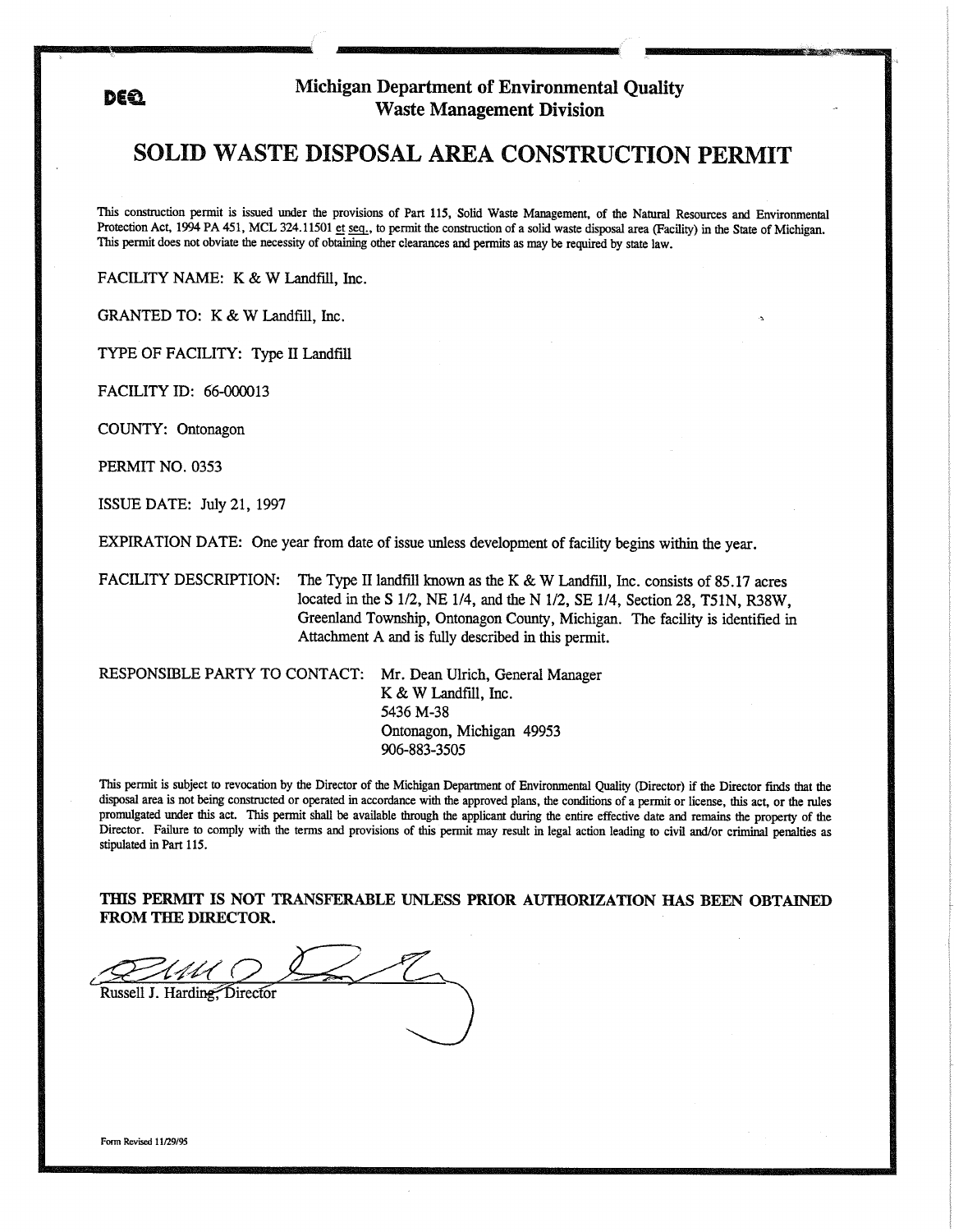Applicant: K & W Landflll, Inc. Facility Name: K & W Landfill, Inc. Construction Permit No. 0353 July 1997

The permittee shall comply with all terms of this permit and the provisions of Part 115 and its rules. This permit includes the permit application and any attachments to this permit.

- 1. The permittee shall construct the Facility in a manner that will not violate any state or federal law.
- 2. This permit authorizes the construction of the disposal area as defmed in the Application for Solid Waste Disposal Area Construction Permit (Application) documents, dated March 26, 1997, and received by the Michigan Department of Environmental Quality (Department) on March 26, 1997. The new disposal area authorized by this permit shall not be utilized for the disposal of solid waste until an operating license for the disposal area is issued by the Department.
- 3. The attached map (Attachment A) shows the facility, the area permitted for construction, monitoring points, leachate storage units, site roads, and related appurtenances.
- 4. Issuance of this permit is based on the assumption that the information submitted in the Application dated March 26, 1997, received by the Department on March 26, 1997, and any subsequent amendments is accurate. Any inaccuracies or deviations found in this information may be grounds for the revocation or modification of this permit and/or other enforcement action. The permittee shall inform the Department's Waste Management Division, Marquette District Supervisor, of any known inaccuracies and/or any deviation in the information of the Application which would affect the permittee's ability to comply with the applicable rules or permit conditions. This permit is issued based on Department review of the Application. The Application includes the following documents or their approved revisions which are incorporated by reference and become enforceable portions of this permit:
	- a. Application Form PR-5522.
	- b. Fee in the amount of \$1,000.00.
	- c. Construction Permit Application, prepared forK & W Landfill, Inc., Volume 1, prepared by Wenck Associates, Inc. and dated March 1997. Volume 1 contains: The Hydrogeological Investigation Report, the Landfill Environmental Assessment, the Design Report, Operations Plan, Closure and Post-Closure Plan, Construction Quality Assurance Plan and Engineering Plan Sheets 1-13. Volume 1 was revised on June 20, 1997.
	- d. Construction Permit Application, prepared forK & W Landfill, Inc., Volume 2, prepared by Wenck Associates, Inc. and dated March 1997. Volume 2 contains references and attachments cited in various sections of Volume 1. Volume 2 was revised on June 20, 1997.
	- e. Hydrogeological Monitoring Plan, prepared for K & W Landfill, Inc., prepared by Wenck Associates, Inc., and dated March 1997. The Hydrogeological Monitoring Plan was revised on July 1, 1997.
- 5. The sampling parameters and monitoring frequencies are outlined in the Hydrogeological Monitoring Plan. The sampling results shall be submitted to the Department's Waste Management Division, Marquette District Office.
- 6. VARIANCES: None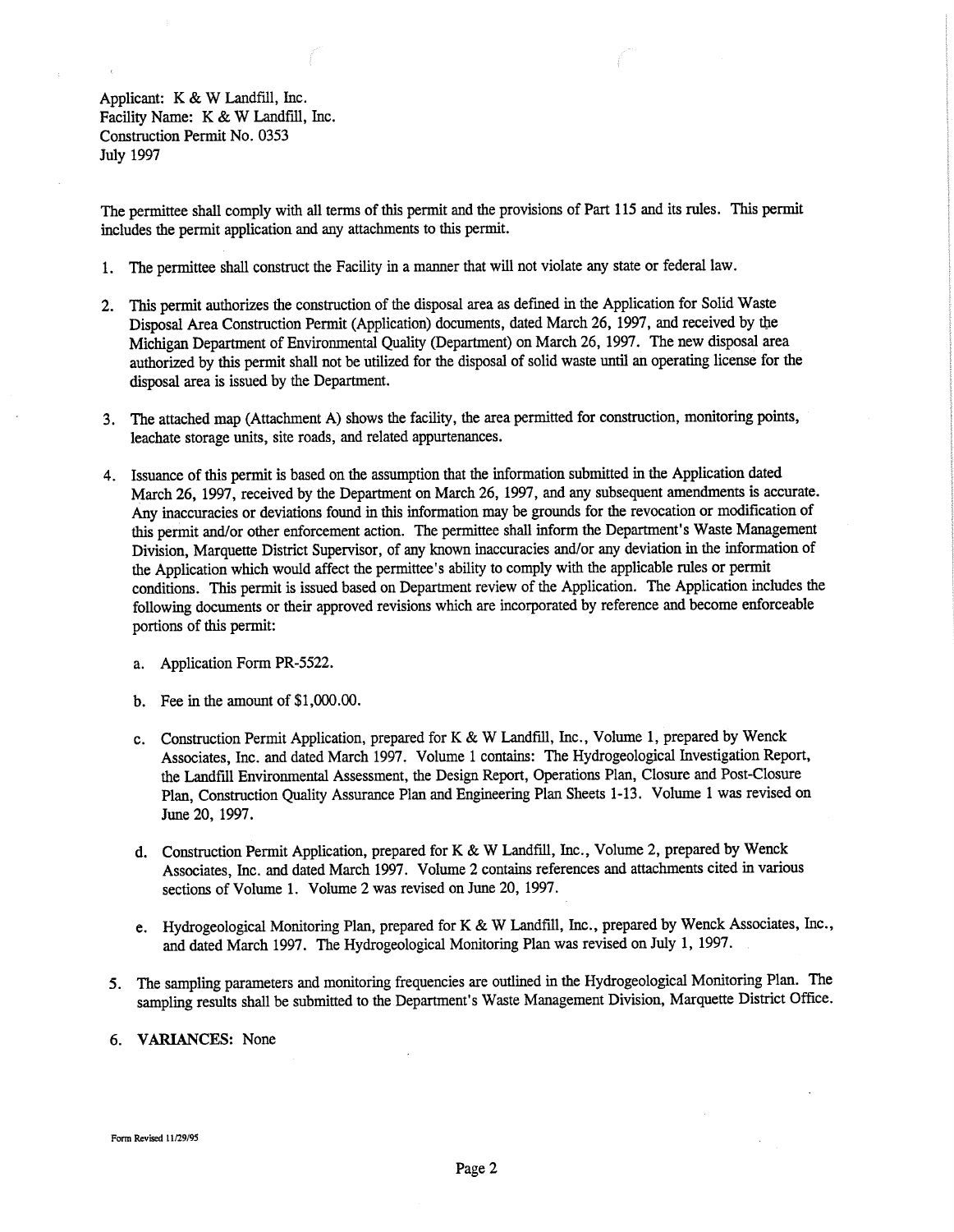Applicant: K & W Landfill, Inc. Facility Name: K & **W** Landfill, Inc. Construction Permit No. 0353 July 1997

7. SPECIAL CONDITIONS: The following materials are approved for use as alternate daily cover:

- a. Woven geotextile.
- b. Woven-coated polyethylene.
- c. Paper Mill sludge from the Consolidated Paper, Inc. Niagara Division Paper Mill

d. Petroleum impacted soil from the removal of underground storage tanks.

## END **OF PERMIT**